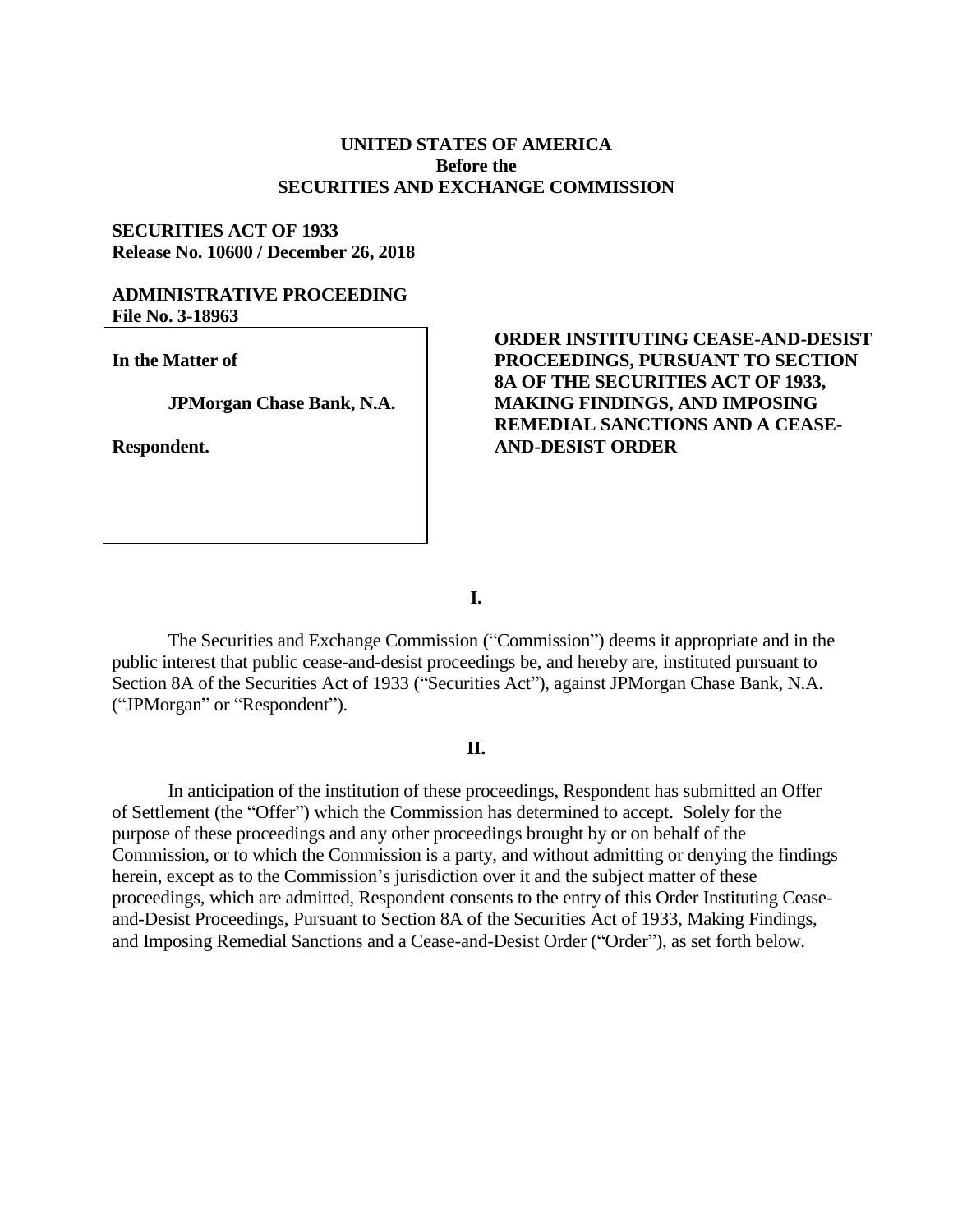### **III.**

On the basis of this Order and Respondent's Offer, the Commission finds<sup>1</sup> that:

### **Summary**

1. These proceedings arise out of JPMorgan's improper practices involving the prerelease of American Depositary Receipts ("ADRs").<sup>2</sup>

2. ADR facilities, which provide for the issuance of ADRs, are established by a depositary bank ("Depositary"), such as JPMorgan, pursuant to a deposit agreement ("Deposit Agreement").

3. As part of its role, a Depositary issues ADRs to a market participant that contemporaneously delivers the corresponding number of foreign securities to the Depositary's foreign custodian ("Custodian"). However, in certain situations, Deposit Agreements may provide for "pre-release" transactions in which a market participant can obtain newly issued ADRs from the Depositary before delivering ordinary shares to the Custodian.<sup>3</sup> Only brokers (or other market participants) that have entered into pre-release agreements with a Depositary ("Pre-Release Agreements") can obtain pre-released ADRs from the Depositary. The Pre-Release Agreements, consistent with the Deposit Agreements, require the broker receiving the prereleased ADRs ("Pre-Release Broker"), or its customer on whose behalf the Pre-Release Broker is acting, to beneficially own the ordinary shares represented by the ADRs, and to assign all beneficial rights, title, and interest in those ordinary shares to the Depositary while the prerelease transaction is outstanding. In effect, the Pre-Release Broker or its customer becomes the temporary custodian of the ordinary shares that would otherwise have been delivered to the Custodian.

4. Contrary to how pre-release transactions were supposed to work under the Deposit and Pre-Release Agreements, JPMorgan at times pre-released ADRs to Pre-Release Brokers in circumstances where JPMorgan was negligent with respect to whether the Pre-Release Brokers, or the parties on whose behalf the pre-released ADRs were being obtained, actually beneficially owned the corresponding number of ordinary shares, as they represented to

 $\overline{a}$ 

The findings herein are made pursuant to Respondent's Offer of Settlement and are not binding on any other person or entity in this or any other proceeding.

<sup>&</sup>lt;sup>2</sup> ADRs allow U.S. investors to invest in foreign companies without having to purchase the shares in the foreign markets, and allow foreign companies to get increased exposure to U.S. markets.

<sup>&</sup>lt;sup>3</sup> The securities deposited typically are equity securities, but debt securities may also underlie ADRs.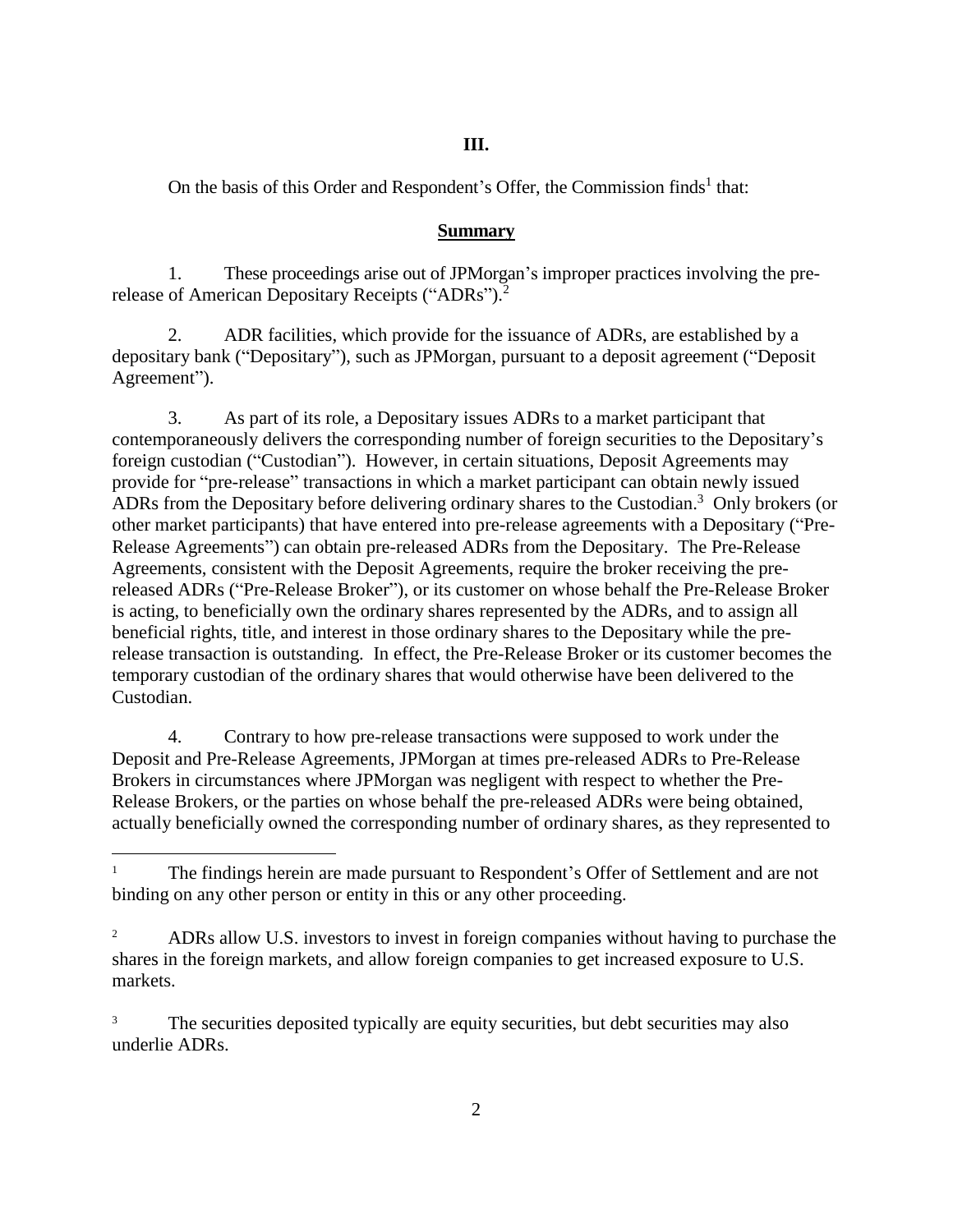JPMorgan in their Pre-Release Agreements. The result of this conduct was the issuance of ADRs that in many instances were not backed by ordinary shares as required by the ADR facility.<sup>4</sup> This conduct violated Section 17(a)(3) of the Securities Act.<sup>5</sup>

## **Respondent**

5. JPMorgan, headquartered in New York City, is a financial services firm that, among other things, serves as a Depositary that issues and cancels depositary receipts. JPMorgan is a wholly owned subsidiary of JPMorgan Chase & Co.

# **Background**

## **ADRs and the Pre-Release of ADRs**

 $\overline{a}$ 

6. ADRs are negotiable instruments that represent an ownership interest in a specified number of foreign securities that have been deposited with a Depositary. ADRs may be traded on U.S. stock exchanges or over-the-counter. The owner of an ADR has the right to obtain the underlying foreign securities by withdrawing them from the ADR facility.<sup>6</sup>

7. An ADR is either "sponsored" or "unsponsored." If the ADR is sponsored, the Deposit Agreement is among the foreign issuer whose securities are represented by the ADRs (*i.e.*, the sponsor), the Depositary, and ADR holders. If the ADR is unsponsored, the agreement is between a Depositary and the ADR holders.<sup>7</sup> In either case, the Deposit Agreement or ADR

A violation of Section  $17(a)(3)$  (prohibiting engaging in any transaction, practice or course of business that operates or would operate as a fraud or deceit upon the purchaser in the offer or sale of securities) may rest on a finding of simple negligence; scienter is not required. *SEC v. Hughes Capital Corp.*, 124 F.3d 449, 453-54 (3d Cir. 1997).

6 In a more technical sense, ADRs evidence American Depositary Shares, or ADSs, which represent the specific number of underlying securities of the same company on deposit with the Custodian in the foreign issuer's home market. In addition, an ADR for a particular company may actually represent one ordinary share, more than one ordinary share, or a fraction of an ordinary share. The ADR-to-ordinary share ratio varies by ADR facility, based on pricing in the foreign and U.S. markets.

<sup>4</sup> *See, e.g.,* settled orders in *Matter of ITG Inc.*, Securities Act Rel. No. 10279 (Jan. 12, 2017) (finding that settling respondent, a pre-release ADR broker, had obtained pre-released ADRs from depositary banks that in many instances were not backed by ordinary shares); *Matter of Banca IMI Securities Corp.*, Securities Act Rel. No. 10401 (Aug. 18, 2017) (same).

An unsponsored ADR is created by the Depositary and does not involve the formal participation (or require the agreement) of the foreign company whose securities the ADRs represent.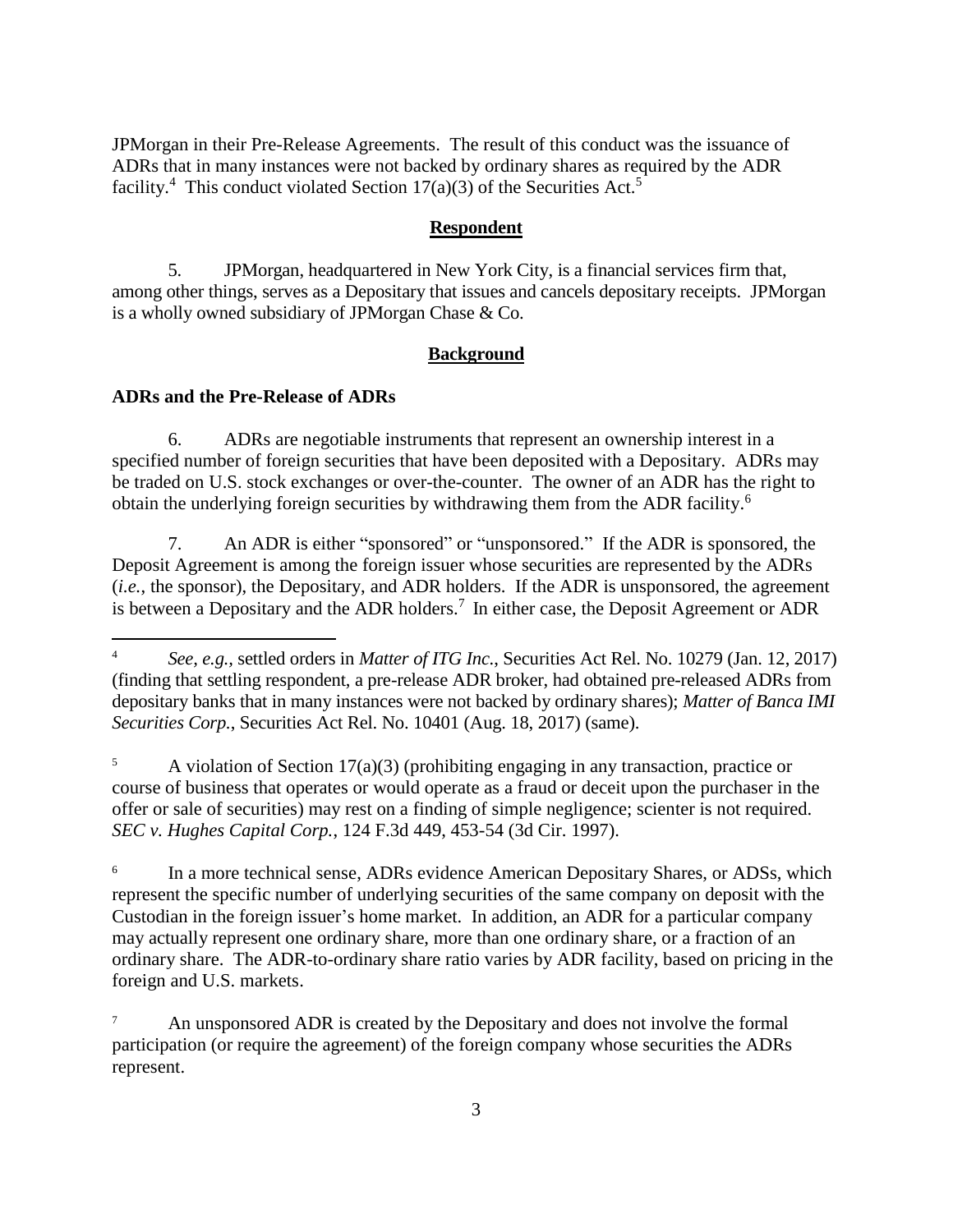describes fees applicable to the ADRs and the party responsible for paying those fees. In addition, the Depositary files a Securities Act registration statement on Form F-6 with the Commission to register the offer and sale of the ADRs, which includes the Deposit Agreement and the form of ADR as exhibits.

8. Form F-6 may be used to register the offer and sale of ADRs if certain conditions are met, including that the ADR holder must be entitled to withdraw the deposited securities at any time, subject to certain limited exceptions inapplicable here. Typically, when ADRs are issued, a specified number of ordinary shares represented by the ADRs are contemporaneously delivered to the Custodian. In this way, those underlying ordinary shares are in effect removed from the market and the total number of securities in the markets — ADRs plus ordinary shares — is unaffected. This procedure is designed to ensure that all ADR holders are able to withdraw the ordinary shares underlying their ADRs.

9. In some situations, a person may seek to obtain ADRs through a "pre-release" transaction pursuant to a Pre-Release Agreement with a Depositary, as provided for in the Deposit Agreements and in the ADR itself. In a pre-release transaction, a market participant obtains newly issued ADRs from the Depositary (as opposed to purchasing existing ADRs on the market) without simultaneously delivering the corresponding ordinary shares to the Custodian.

10. The traditional rationale for pre-release transactions was to address settlement timing disparities that could delay delivery to the Custodian of recently purchased ordinary shares. In theory, following the traditional rationale, the pre-release transaction would be closed within a few days after the purchased ordinary shares were received by the Pre-Release Broker. Once issued, pre-released ADRs are indistinguishable from other ADRs of the same issuer and can be freely traded, even while the pre-release transaction remains open.

11. Deposit Agreements, the ADR itself, and Pre-Release Agreements govern the terms of pre-release transactions. Pre-Release Brokers may obtain pre-released ADRs directly from Depositaries with which they have entered into Pre-Release Agreements.

12. Deposit Agreements, the ADR itself, and Pre-Release Agreements typically require a representation that at the time of each pre-release and for the duration such pre-release remains outstanding, the Pre-Release Broker or its customer: (i) beneficially owns corresponding ordinary shares; (ii) assigns all beneficial right, title, and interest in the shares to the Depositary; and (iii) will not take any action with respect to such shares that is inconsistent with the transfer of beneficial ownership (collectively, the "Pre-Release Obligations"). In effect, the Pre-Release Broker or its customer must maintain the ordinary shares for the benefit of ADR holders, similar to how the Depositary, through its Custodian, maintains the ordinary shares when it issues ADRs that are not pre-released.

13. Deposit Agreements, the ADR itself, and Pre-Release Agreements also include provisions addressing the situation where ADRs have been pre-released over a dividend record date. The provisions typically require the Pre-Release Broker or its customer to ensure that foreign withholding taxes, to the extent due in connection with the dividend on the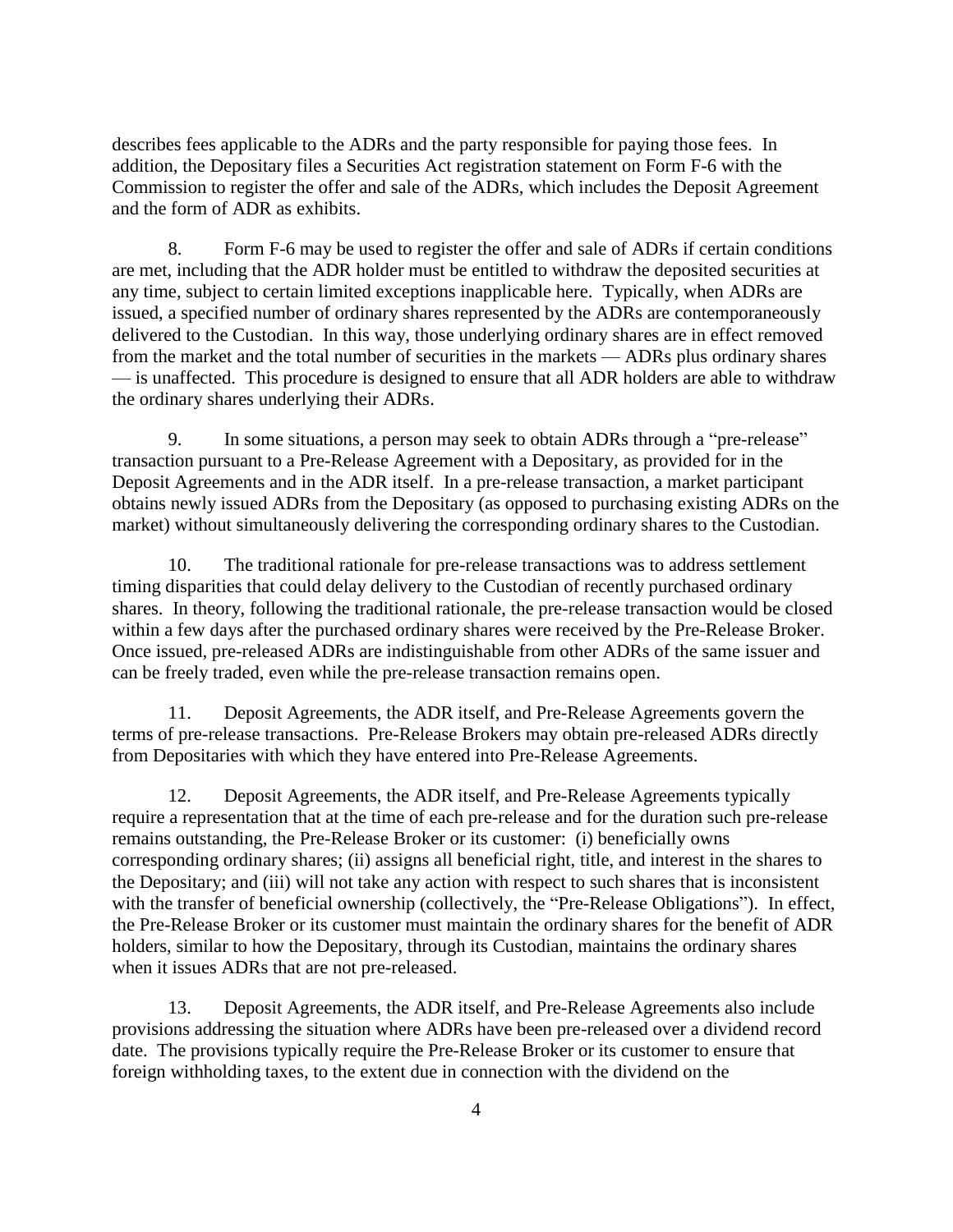corresponding ordinary shares, are paid to the foreign jurisdiction at the rate required for ADR holders, to forward to the Depositary all dividends received on the ordinary shares, net of any foreign withholding tax paid, and to pass through any tax credits or refunds from the dividends to the Depositary. In this way, the rights and obligations of all ADR holders (including those who hold pre-released ADRs) will be protected, and the flow of dividend and tax payments will not be altered by the fact that the ordinary shares were not simultaneously deposited with the Custodian when the pre-released ADRs were issued.

14. Significantly, these agreements are intended to ensure that, at all times until the pre-release position is closed by delivery of ordinary shares to the Custodian (or delivery of an equivalent number of ADRs to the Depositary), the Depositary and the Pre-Release Broker or its customer are collectively maintaining, for the benefit of ADR holders, the required number of ordinary shares to correspond to the number of outstanding ADRs. This ensures that the total number of ordinary shares plus shares represented by ADRs available in the markets is unaffected by the fact that some ADRs were pre-released, and that any economic or tax impact related to holding the ordinary shares flows to the Depositary and the ADR holders for whose benefit the Depositary custodies ordinary shares.

# **JPMorgan's Pre-Release Practices**

15. From at least November 2011 through early 2015, JPMorgan was a Depositary that pre-released ADRs to Pre-Release Brokers in thousands of transactions.

16. At least several of the largest (by share volume) Pre-Release Brokers that routinely obtained pre-released ADRs from JPMorgan during that period failed in many instances to take reasonable steps to ensure that they or their counterparties complied with the Pre-Release Obligations. Indeed, those Pre-Release Brokers falsely certified to JPMorgan that they were complying with the Pre-Release Agreements. Instead, these Pre-Release Brokers loaned the ADRs they received in the pre-release transactions to other parties pursuant to loan agreements that did not require compliance with the Pre-Release Obligations. As a result of these transactions, many of the ADRs that JPMorgan provided to the Pre-Release Brokers were not actually backed by ordinary shares held for the benefit of JPMorgan in accordance with the terms of the Deposit and Pre-Release Agreements.

17. The Depositary Receipts Execution Desk ("DR Execution Desk") of JPMorgan handled the issuance (including pre-release) and cancellation of ADRs for the Depositary. Certain personnel in the DR Execution Desk did not act reasonably in pre-releasing ADRs in light of what such personnel knew about the circumstances of such transactions, which indicated that Pre-Release Brokers and their counterparties may not have been complying with the Pre-Release Obligations set forth in the Deposit and Pre-Release Agreements.

18. For example, certain personnel in the DR Execution Desk knew that Pre-Release Brokers routinely loaned pre-released ADRs they received to counterparties of the Pre-Release Brokers, including securities lending desks at other larger broker-dealers. The Pre-Release Brokers profited from the transactions by lending the ADRs to their counterparties at higher rates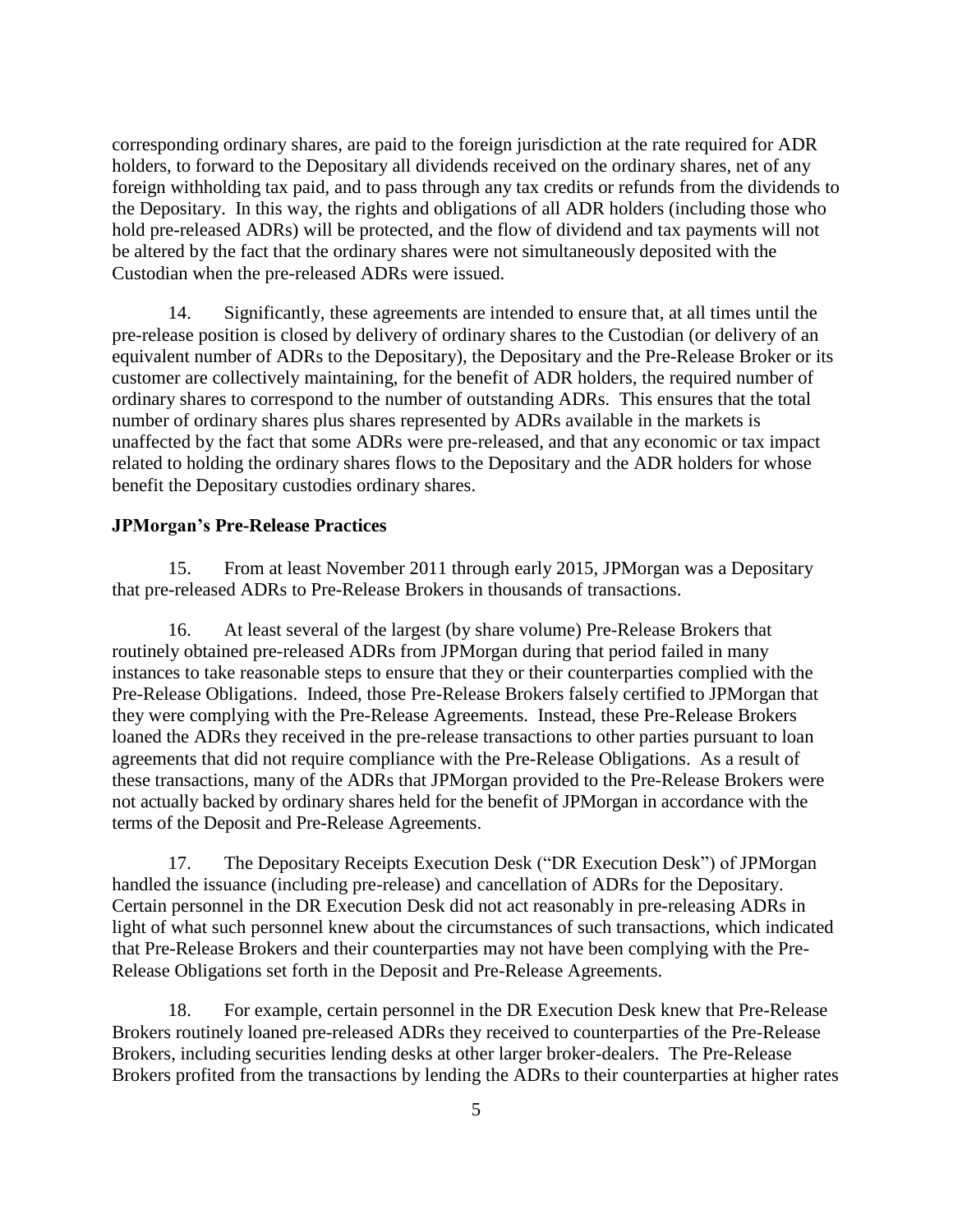than those at which they obtained them from JPMorgan, thus earning revenue on the difference between these rates. That pattern of conduit activity should have alerted DR Execution Desk personnel that the Pre-Release Brokers themselves were most likely not beneficial owners of the corresponding ordinary shares.

19. If Pre-Release Brokers did not themselves beneficially own the ordinary shares that were supposed to underlie the pre-released ADRs, that meant that, for there to be compliance with the Pre-Release Obligations, the Pre-Release Brokers' counterparties needed to beneficially own those shares. But DR Execution Desk personnel also were negligent with respect to whether the Pre-Release Brokers' counterparties owned the ordinary shares.

20. JPMorgan understood that the traditional reason for a pre-release — a reason that would appear consistent with the Pre-Release Obligations — was to address settlement timing disparities that prevented a party from delivering the ordinary shares to the Custodian in time to obtain the ADRs. In these circumstances, the ordinary shares would have been expected to be delivered to the Custodian shortly after the pre-release transaction was opened, as the timing disparity or fail would only have been of limited duration. In addition, a party in compliance with the Pre-Release Obligations would likely have wanted to make delivery as soon as possible in order to minimize its borrowing costs.

21. In practice, however, JPMorgan conducted pre-release transactions that were often outstanding for lengths of time that typically would not result from such inter-jurisdictional settlement disparities. For example, from November 2011 through June 2014 JPMorgan had over 14,600 pre-release transactions; of those, over 7,000 were outstanding for more than 5 days; over 1,300 were outstanding for more than 30 days; and over 400 were outstanding for more than 100 days. In addition, virtually all of the pre-release transactions were closed by the Pre-Release Broker delivering ADRs to the Depositary rather than delivering ordinary shares to the Custodian. Based on the durations of its pre-release transactions and the manner in which the transactions were closed, JPMorgan should have recognized that pre-release was being used in connection with trading strategies that had nothing to do with settlement timing disparities, and in circumstances indicating potential non-compliance with the Pre-Release Obligations.

22. Beginning at least as early as November 2011, JPMorgan became aware that each of its largest Pre-Release Brokers sometimes was not in compliance with the Pre-Release Obligations.

23. At that time, JPMorgan came close to exceeding the number of pre-released ADRs it was permitted to issue in the stock of a particular issuer ("Issuer A") under the relevant Depositary Agreement. In order to reduce the number of pre-released ADRs, JPMorgan called upon its Pre-Release Brokers to close some of their pre-release transactions by returning the prereleased ADRs of Issuer A to the bank. A number of the Pre-Release Brokers were unable to immediately return the pre-released ADRs.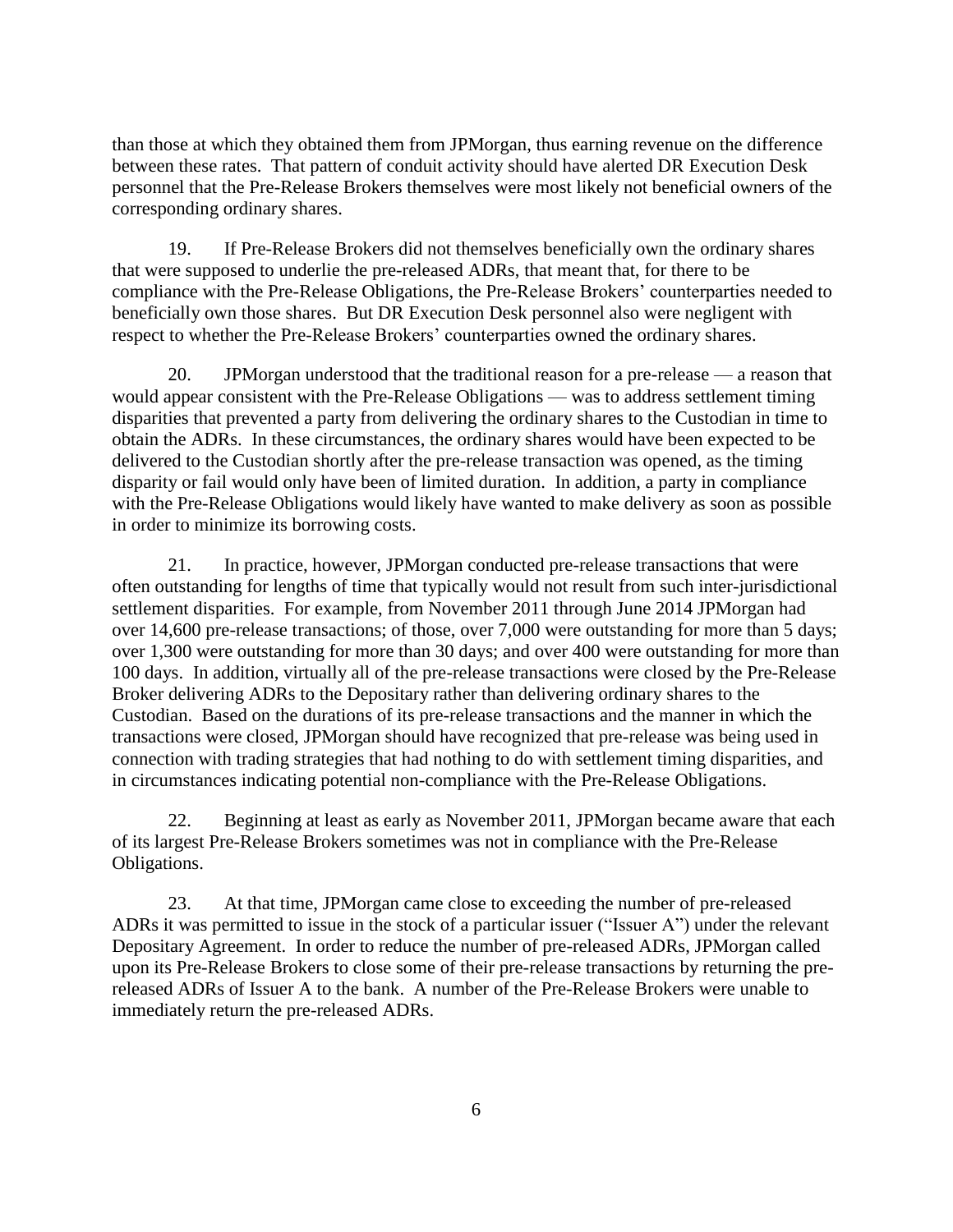24. The Pre-Release Brokers also could have closed out their positions, pursuant to the Pre-Release Agreement, by delivering the ordinary shares that they had represented they held in custody or obtaining them from the counterparty, but none of them did.

25. In a subsequent review of the incident involving Issuer A's pre-released ADRs, certain of the Pre-Release Brokers informed JPMorgan that neither they nor their customers possessed the ordinary shares in Issuer A. This was inconsistent with the Pre-Release Agreements.

26. The pre-released ADRs of Issuer A were at times used to facilitate short sales without any corresponding ownership of ordinary shares. The use of pre-released shares in this manner was not limited to shares of Issuer A, but also affected other issuers as well.

27. JPMorgan nonetheless continued to enter into pre-release transactions with the Pre-Release Brokers. JPMorgan did not attempt to verify their compliance with the terms of the Pre-Release Agreement or the Deposit Agreement by exercising its contractual right to demand that its Pre-Release Brokers make delivery of the ordinary shares they were supposed to be holding. JPMorgan could have periodically used this methodology to test whether its Pre-Release Brokers held the ordinary shares, but it did not do so.

28. JPMorgan derived the majority of its pre-release revenue through transactions open over the foreign issuer's dividend record date. DR Execution Desk personnel should have understood the risk that these pre-released ADRs were being used by Pre-Release Brokers' counterparties to maximize the after-tax yield on dividends. As described in more detail below, DR Execution Desk personnel should have known that the trading strategy could not succeed if the Pre-Release Brokers or their counterparties actually complied with the Pre-Release Obligations.

29. Pursuant to the Deposit and Pre-Release Agreements, the payment of dividends to ADR holders, and any resulting taxes due to foreign tax authorities, should have been unaffected by the pre-release of ADRs if all relevant parties were fulfilling their obligations under those agreements. Under these agreements, the dividend payments on ordinary shares that would otherwise have been received by JPMorgan's Custodian (*i.e.*, in those circumstances where there was no pre-release transaction) generally would have been forwarded by the Pre-Release Broker's counterparty to the Pre-Release Broker and on to JPMorgan. In addition, the Pre-Release Agreements provide that the applicable foreign tax withholding on that dividend payment should have been calculated as though JPMorgan owned and held the underlying ordinary shares for the benefit of a U.S. resident holder of ADRs, consistent with the transfer of beneficial ownership of the shares to JPMorgan. In that situation, the Pre-Release Agreement would have required the Pre-Release Broker or its counterparty to pay any applicable withholding tax to the foreign jurisdiction. Thus, despite the existence of pre-released ADRs in the marketplace, all ADR holders on the record date would have been entitled to (a) receive the appropriate dividend amount, minus any withholding for foreign taxes, and (b) rely on the representations concerning transfer of beneficial ownership and, by extension, payment of any foreign taxes.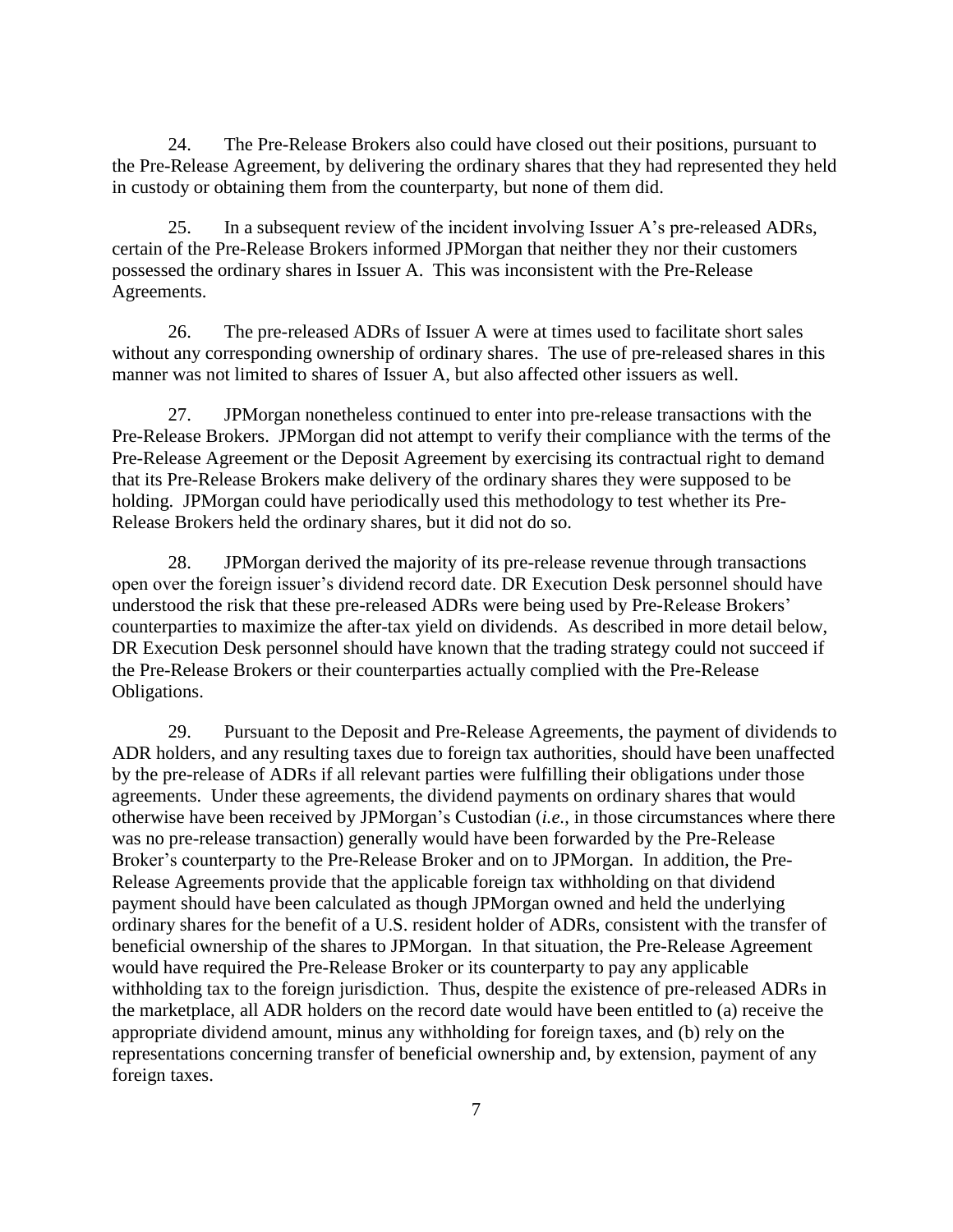30. Here, the Pre-Release Brokers forwarded the correct dividend amounts (net of foreign withholding tax) to JPMorgan. However, DR Execution Desk personnel should have recognized the risk that neither Pre-Release Brokers nor their counterparties had made the foreign tax payments required by the Pre-Release Agreements because it would not have made economic sense for them to have entered into such pre-release transactions had they done so.

31. The profit from these dividend-driven pre-release transactions derived from a non-U.S. party entitled to a reduced rate in a foreign jurisdiction securing pre-released ADRs in order to obtain dividends subject to little or no foreign withholding tax, while only having to pay a smaller net dividend (that is, the dividend subject to a higher withholding rate) back to the source of the pre-released ADRs.

32. When pre-releasing ADRs that were to be used by Pre-Release Brokers and their counterparties for such foreign withholding tax strategies, JPMorgan charged Pre-Release Brokers a rebate rate for the duration of the pre-release transaction and also required them to pass along the dividend on the corresponding ordinary shares net of the standard foreign withholding tax rate applicable to an ordinary U.S. ADR holder. The potential profit in the transactions was the difference between the full untaxed dividend and the dividend net of foreign withholding tax. In effect, JPMorgan, the Pre-Release Brokers, the Pre-Release Brokers' counterparties, and the non-U.S. parties entitled to a reduced rate profited from that net amount. In those circumstances, JPMorgan should have recognized the risk that the Pre-Release Brokers or their counterparties were not making the foreign tax payments required by the Pre-Release Agreement.

33. Given the economics of these transactions and the likelihood that the Pre-Release Brokers and their counterparties did not beneficially own corresponding ordinary shares, DR Division personnel should have done more to ascertain the truthfulness of the Pre-Release Brokers' representations. If the Pre-Release Broker had beneficially owned the required ordinary shares, it would have made economic sense for the Pre-Release Broker to lend those shares to its counterparty in order to maximize its profit, rather than incurring the cost of a prerelease. And if the Pre-Release Broker's counterparty actually owned the ordinary shares on which the pre-release was supposed to have been based, it would have made economic sense for that counterparty to have used those ordinary shares to engage in its foreign tax strategy, rather than incurring the cost of a stock loan of additional ordinary shares and, by extension, a prerelease.

34. The DR Execution Desk personnel, who administered the bank's pre-release program, were aware of the dividend arbitrage trading strategy and priced pre-release transactions over record date differently than other transactions. Essentially, JPMorgan's pricing allowed it to capture a portion of the additional dividend produced by the transactions.

35. The DR Execution Desk personnel also were aware that the overwhelming majority of pre-released ADRs over record date were immediately being converted to ordinary shares. One Pre-Release Broker ("Broker A") exchanged the pre-released ADRs with JPMorgan soon after obtaining them. Another pre-release broker ("Broker B"), which itself was responsible for as much as 40 percent of pre-release volume, routinely informed the DR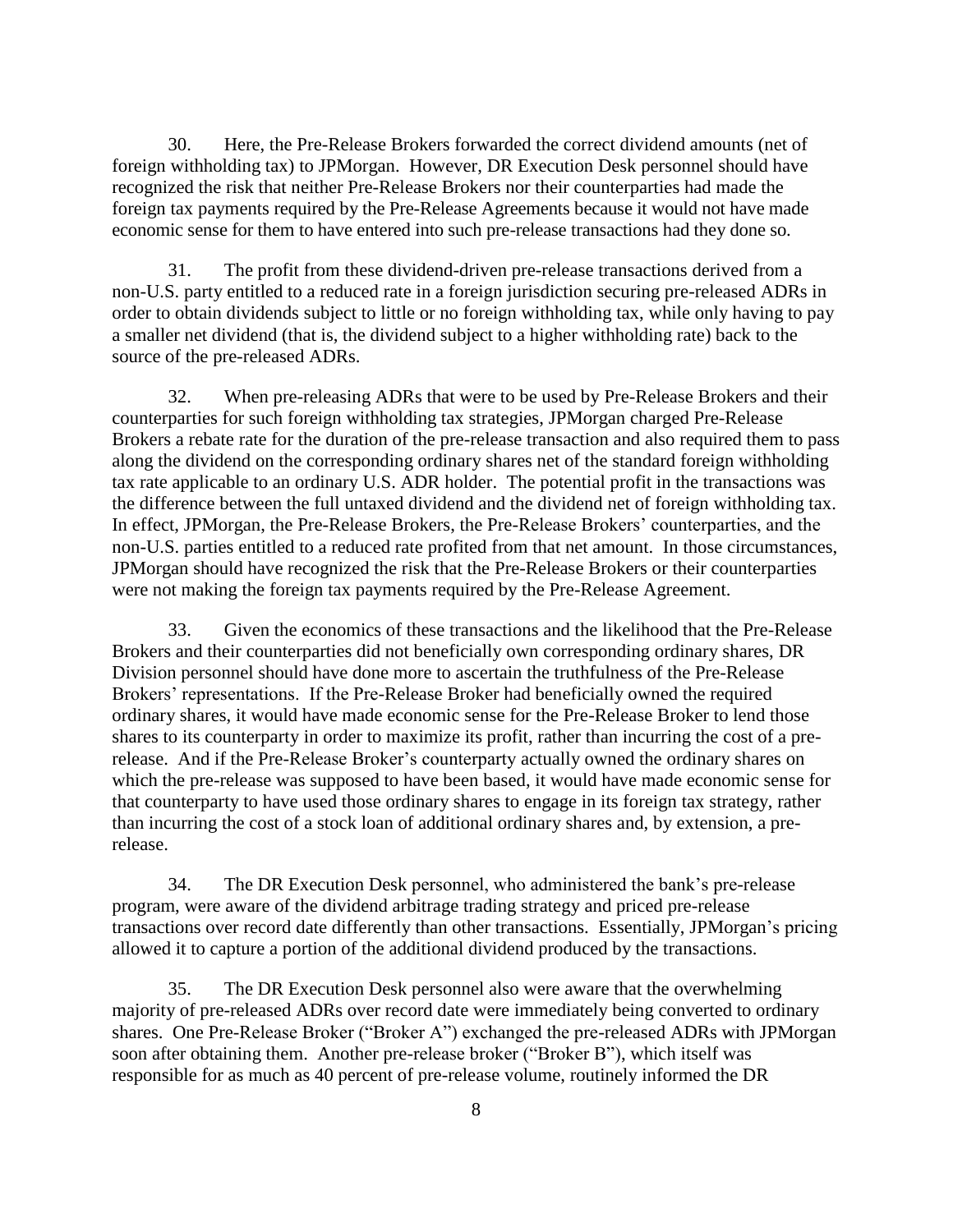Execution Desk of the counterparties to whom it was lending the pre-released ADRs so that they DR Execution Desk could negotiate with them the rates for converting the pre-released ADRs into ordinary shares.

36. In or about May 2012, management for the ADR business noticed that Broker A simultaneously converted the pre-released ADRs it received into ordinary shares. Management for the ADR business questioned why Broker A would be converting the pre-released ADRs to ordinary shares when Broker A was representing that it already was holding the ordinary shares in custody for JPMorgan.

37. In April 2013, JPMorgan was told that another depositary had adopted a policy banning the pre-release of ADRs over record dates, but JPMorgan made no further inquiry about the other bank's policy and did not adopt any similar policy at that time.

38. By May 2013, a full year after questions were first raised about Broker A's use of pre-released ADRs, management for the ADR business continued to question Broker A's use of pre-release. Notwithstanding these questions, JPMorgan took no steps to verify that Broker A was complying with its pre-release agreement obligations by exercising JPMorgan's contractual right to demand that Broker A make delivery of the ordinary shares it was supposed to be holding.

39. While these questions were being raised, the DR Execution Desk explored ways to increase pre-release revenue over record dates. For example, JPMorgan negotiated with issuer clients to increase the permissible percentage of ADRs that could be pre-released. The DR Execution Desk also explored strategies to increase the number of ADRs outstanding throughout the year, so that the absolute number of ADRs available for pre-release over record dates would be higher, resulting in greater revenue to the bank.

40. In an effort to ensure compliance with the Pre-Release Obligations during the relevant period, JPMorgan relied on the Pre-Release Agreements and annual certifications ("Certifications") stating that the Pre-Release Brokers were complying with the Pre-Release Obligations. In addition, on several occasions, JPMorgan personnel sought confirmation directly from senior employees at certain of the Pre-Release Brokers that they were complying with the Pre-Release Obligations.

41. In light of the information that the DR Execution Desk had about the practices of Pre-Release Brokers, the Pre-Release Agreements and Certifications and other representations made by the Pre-Release Brokers were insufficient to address the known risks of pre-released ADRs being issued without the Pre-Release Broker or its counterparty owning the corresponding ordinary shares.

42. From November 2011 through early 2015, JPMorgan's revenues from the negligently conducted pre-release transactions described above totaled approximately \$71 million.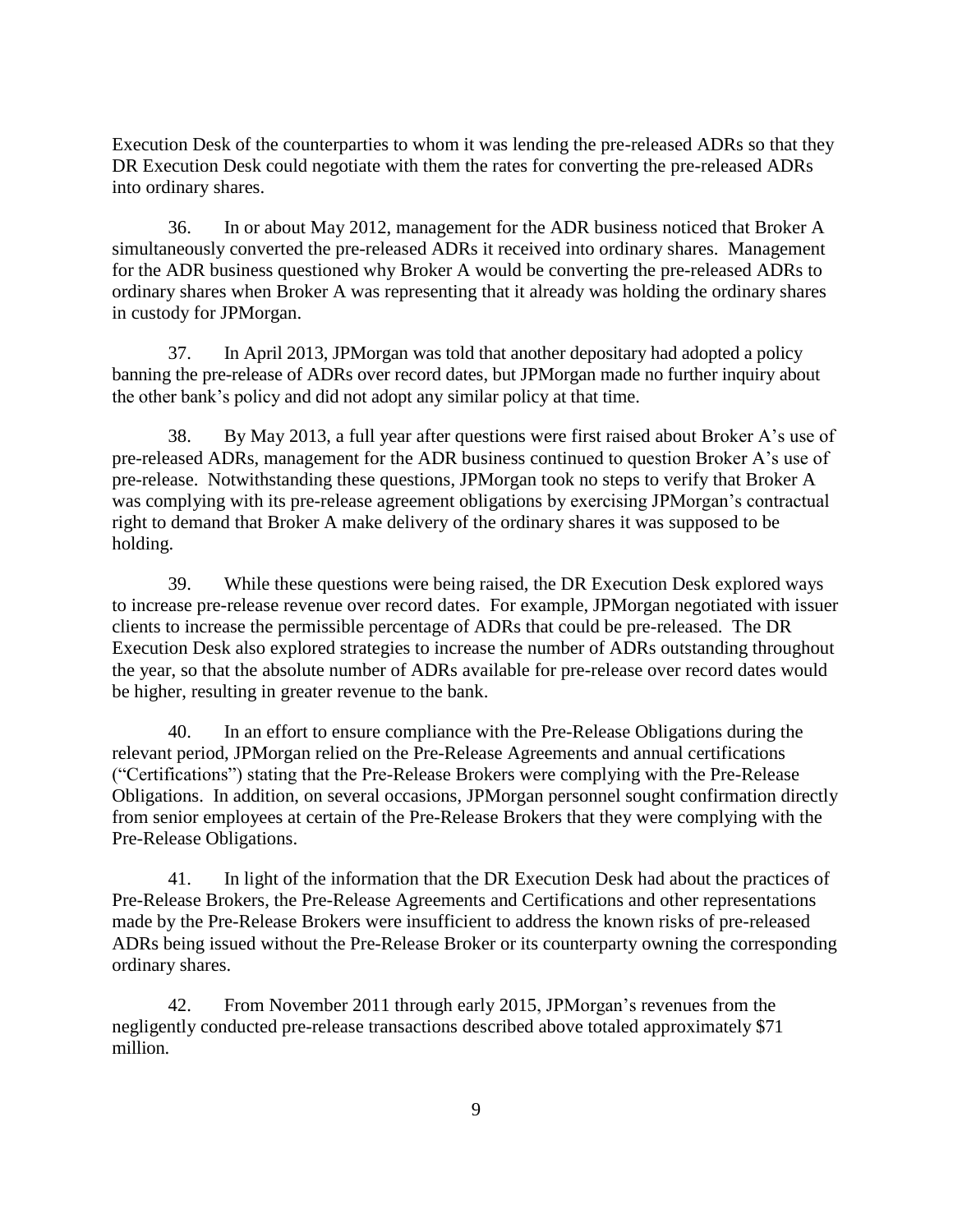43. In or about January 2015, after the staff's investigation began, but before JPMorgan had been subpoenaed, JPMorgan voluntarily ceased pre-release over record date. Later in early 2015, it ceased offering any pre-release.

#### **Violations**

44. As result of the conduct described above, Respondent violated Section  $17(a)(3)$  of the Securities Act, which prohibits, in the offer or sale of securities, engaging in any transaction, practice, or course of business which operates or would operate as a fraud or deceit upon the purchaser.

#### **JPMorgan's Cooperation**

45. In determining to accept the Offer, the Commission considered JPMorgan's voluntary remediation and cooperation afforded the Commission staff.

#### **IV.**

In view of the foregoing, the Commission deems it appropriate to impose the sanctions agreed to in JPMorgan's Offer.

Accordingly, pursuant to Section 8A of the Securities Act, it is hereby ORDERED that:

- A. Respondent cease and desist from committing or causing any violations and any future violations of Section 17(a)(3) of the Securities Act.
- B. JPMorgan shall, within thirty (30) days of the entry of this Order, pay disgorgement of \$71,041,225.47 and prejudgment interest of \$14,407,595.64 to the Securities and Exchange Commission for transfer to the general fund of the United States Treasury, subject to Exchange Act Section 21 $F(g)(3)$ . If timely payment is not made, additional interest shall accrue under SEC Rule of Practice 600.
- C. JPMorgan shall, within thirty (30) days of the entry of this Order, pay a civil money penalty in the amount of \$49,728,857.83 to the Securities and Exchange Commission for transfer to the general fund of the United States Treasury, subject to Exchange Act Section 21 $F(g)(3)$ . If timely payment is not made, additional interest shall accrue pursuant to 31 U.S.C. § 3717.

Payment must be made in one of the following ways:

- (1) Respondent may transmit payment electronically to the Commission, which will provide detailed ACH transfer/Fedwire instructions upon request;
- (2) Respondent may make direct payment from a bank account via Pay.gov through the SEC website at http://www.sec.gov/about/offices/ofm.htm; or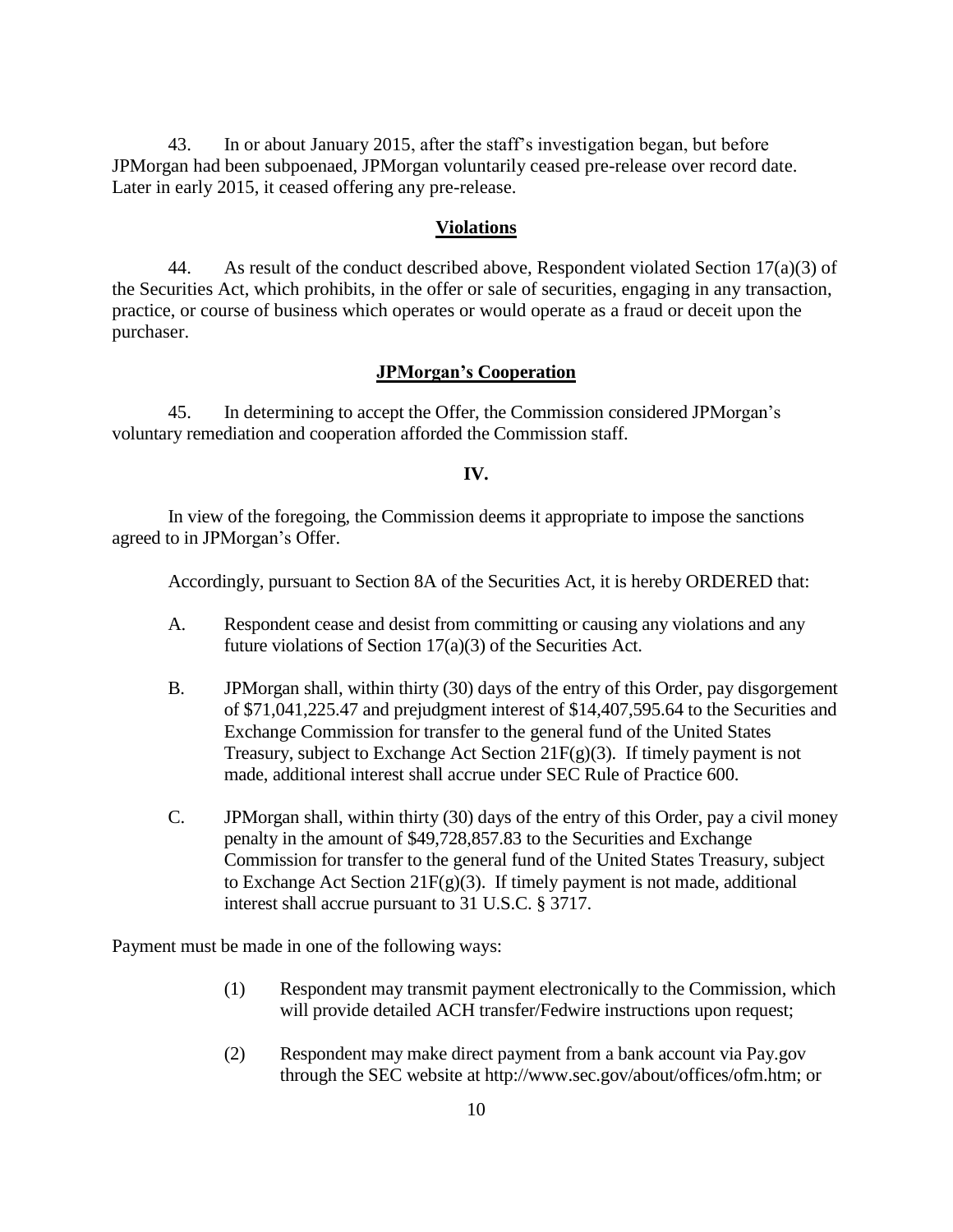(3) Respondent may pay by certified check, bank cashier's check, or United States postal money order, made payable to the Securities and Exchange Commission and hand-delivered or mailed to:

Enterprise Services Center Accounts Receivable Branch HQ Bldg., Room 181, AMZ-341 6500 South MacArthur Boulevard Oklahoma City, OK 73169

Payments by check or money order must be accompanied by a cover letter identifying JPMorgan as Respondent in these proceedings, and the file number of these proceedings; a copy of the cover letter and check or money order must be sent to Sanjay Wadhwa, Senior Associate Director, Division of Enforcement, Securities and Exchange Commission, 200 Vesey Street, New York, NY 10281.

D. Amounts ordered to be paid as civil money penalties pursuant to this Order shall be treated as penalties paid to the government for all purposes, including all tax purposes. To preserve the deterrent effect of the civil penalty, Respondent agrees that in any Related Investor Action, it shall not argue that it is entitled to, nor shall it benefit by, offset or reduction of any award of compensatory damages by the amount of any part of Respondent's payment of a civil penalty in this action ("Penalty Offset"). If the court in any Related Investor Action grants such a Penalty Offset, Respondent agrees that it shall, within thirty (30) days after entry of a final order granting the Penalty Offset, notify the Commission's counsel in this action and pay the amount of the Penalty Offset to the Securities and Exchange Commission. Such a payment shall not be deemed an additional civil penalty and shall not be deemed to change the amount of the civil penalty imposed in this proceeding. For purposes of this paragraph, a "Related Investor Action" means a private damages action brought against Respondent by or on behalf of one or more investors based on substantially the same facts as alleged in the Order instituted by the Commission in this proceeding.

E. Respondent acknowledges that the Commission is not imposing a civil penalty in excess of \$49,728,857.83 based upon its cooperation and agreement to cooperate in a Commission investigation and related enforcement action. If at any time following the entry of the Order, the Division of Enforcement ("Division") obtains information indicating that Respondent knowingly provided materially false or misleading information or materials to the Commission or in a related proceeding, the Division may, at its sole discretion and with prior notice to the Respondent, petition the Commission to reopen this matter and seek an order directing that the Respondent pay an additional civil penalty. Respondent may contest by way of defense in any resulting administrative proceeding whether it knowingly provided materially false or misleading information, but may not: (1) contest the findings in the Order; or (2) assert any defense to liability or remedy, including, but not limited to, any statute of limitations defense.